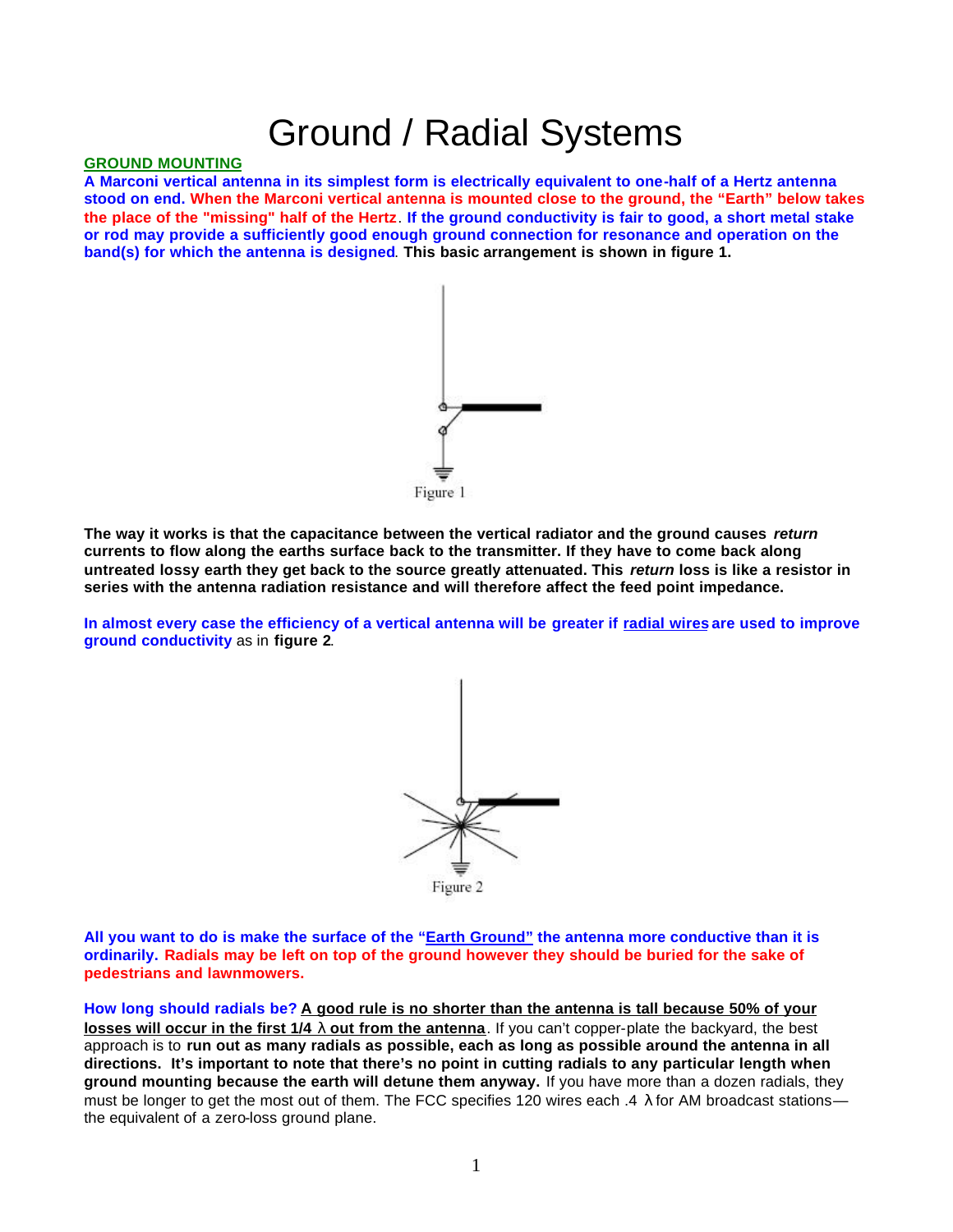In some cases wire mesh (i.e. chicken wire) may be used as a substitute for radial wires and/or a ground connection, the mesh or screen acting as one plate of a capacitor to provide coupling to the earth beneath the antenna. It should be noted that a ground rod is useful only as a d.c. ground or as a tie point for radials. It does little or nothing to reduce ground losses at RF regardless of how far it goes into the ground. Bare wire, insulated, any gauge, it doesn't matter. The current coming back along any one wire won't amount to that much.

## **EFFICIENCY**

**The importance of reducing losses in the ground system can be seen from an examination of a vertical antenna's feedpoint impedance, which at resonance consists of three components:** 

- **1. Antenna radiation resistance.**
- **2. Conductor loss resistance.**
- **3. Earth loss resistance.**

**An unloaded quarter-wave vertical antenna has a radiation resistance of about 35 W with negligible ohmic or conductor loss, but ground loss resistance may be very great if no measures are taken to reduce it, and in some cases ground loss resistance may even exceed the antenna radiation resistance**. These three components may be added together to arrive at the feedpoint **impedance** of a **resonant** (no reactance) antenna. For the sake of illustration, assume that the ground loss beneath a quarter wavelength vertical antenna is 15  $\Omega$ , that conductor loss resistance is zero, and that the radiation resistance is the textbook figure of 35  $Ω$ . The feedpoint impedance would then be 15+0+35 = 50  $\Omega$ , and the antenna would be perfectly matched to a 50  $\Omega$ coaxial line.

Since the **radiation resistance** is an index of the amount of applied power that is consumed as useful radiation rather than simply lost as heat in the earth or in the conductor, **the radiation resistance must be kept as high as possible in relation to the total feedpoint impedance for maximum efficiency.**

**Efficiency, expressed as a percentage, may be found by dividing the radiation resistance by the total feedpoint impedance of a resonant antenna**, so under the conditions assumed above our vertical antenna would show an efficiency of 35W/50W = 70%. As a vertical antenna is made progressively shorter than one*quarter wavelength the radiation resistance drops rapidly and conductor losses from the required loading inductors increase*. A 1/8 λ inductively loaded vertical would have a radiation resistance of something like 15 Ω and coil losses (or trap losses for multiband antennas) would be in the range of 5  $\Omega$ . Assuming the same value of ground loss resistance (15 Ω), the feedpoint impedance would become  $15 + 5 + 15 = 35$  Ω and the efficiency would be 15/35=43%. From the above calculations it is clear that the shorter a vertical antenna must be the less efficient it also must be for a given ground loss resistance. Or to state the matter another way, more elaborate ground or radial systems must be used with shorter verticals for reasonable efficiency. If the ground loss of resistance of 15  $\Omega$  from the preceding example could be reduced to zero  $\Omega$ , it is easy to show that the efficiency of our one-eighth wavelength loaded vertical would increase to 75%. Unfortunately, more than 100 radials each one-half wavelength long would be required for zero ground loss, so lower efficiencies with shorter radials must usually be accepted for the sake of convenience. In spite of their limitations, short vertical antennas over less than ideal ground systems are often more effective long distance communications performers than horizontal Hertz antennas which must be placed well above the earth (especially on the lower frequencies) to produce any significant radiation at the lower elevation angles. Verticals, on the other hand, are primarily lowangle radiators on all bands.

### **ABOVE GROUND (ELEVATED) INSTALLATIONS (rooftop, tower, mast. etc.)**

**The problem of ground loss resistance may be avoided to some extent by mounting a vertical antenna some distance above the earth over an 'artificial' ground plane consisting of resonant (usually 1/4 l) radial wires. Three or Four resonant radials are considered to provide a very low -loss ground plane system for vertical antennas at base heights of 1/2 l or more.** This arrangement contrasts favorably with the more than 100 radials for zero W loss resistance at ground level, and since  $1/2$   $\lambda$  is only about thirty-five feet at 20 meters, very worthwhile improvement in vertical antenna performance can be realized, at least on the higher bands, with moderate pole or tower heights. At base heights below  $1/2$   $\lambda$  more than four radials will be required to provide a ground plane of significantly greater conductivity than the lossy earth immediately below the antenna: even so, a slightly elevated vertical with relatively few radials may be more effective than a ground-level vertical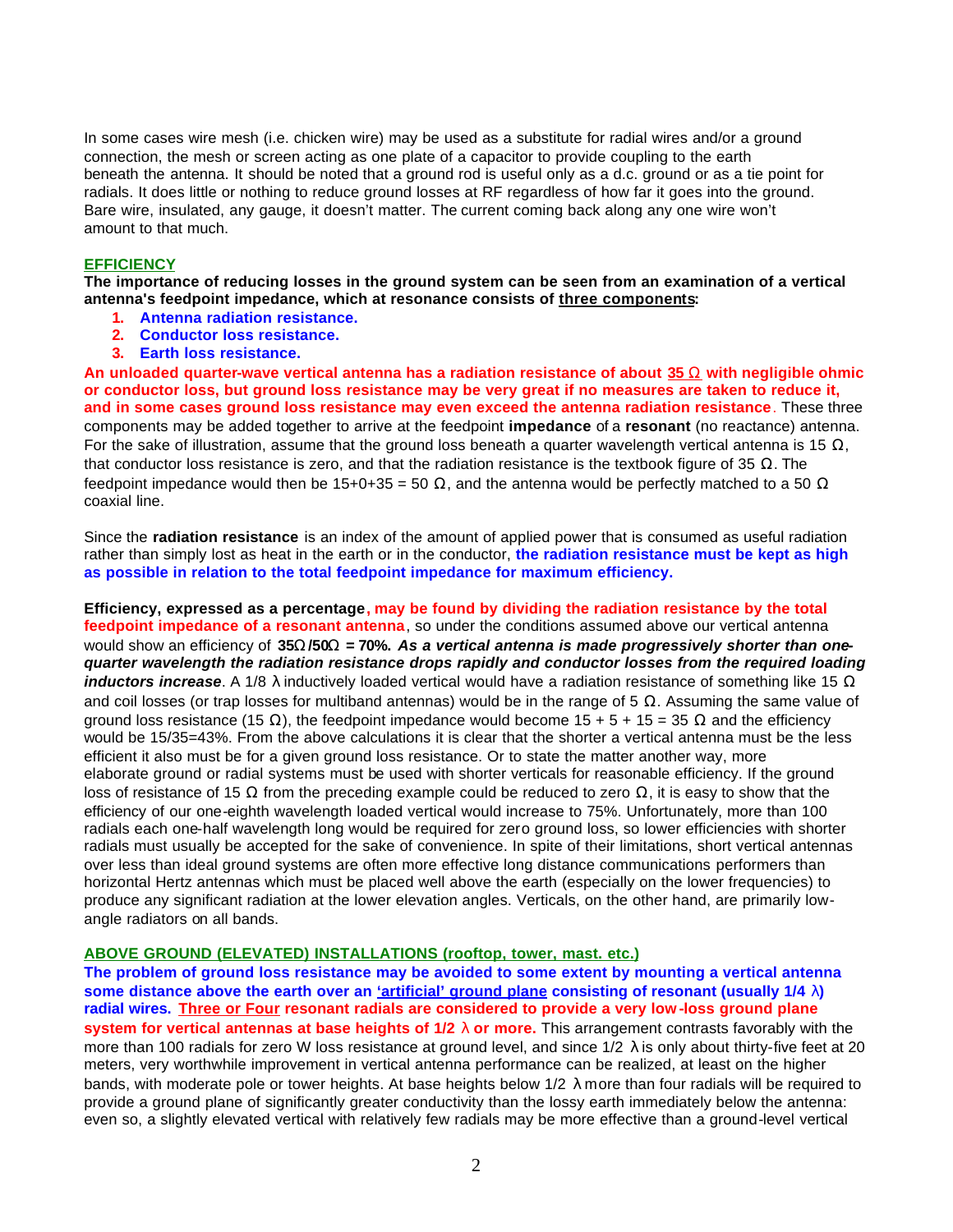operating over a larger number of radials if only because the former is apt to be more in the clear. Resonant radial lengths for any band may be calculated from the formula:

Length 
$$
(ft)
$$
  $\frac{240}{Frequency (MHz)}$ 

**Figure 3 shows the basic ground plane system for elevated verticals**. **Radials may slope downward as much as 45 degrees without any significant effect on operation or performance**. **Radials for different bands should be separated as much as possible and the far end of each radial insulated from supporting wires**.



**Figure 4** shows a ground plane system that uses four resonant radials for 40 meters, another set of four for 20 meters, and a third set for 10 meters. A separate set for 15 meters is not ordinarily required because the 40 meter radials operate as resonant  $3/4$   $\lambda$  radials on that band. At the lower heights the separate wires of this system may provide enough capacitance to ground to permit low SWR operation on 80 / 75 meters as well, but it is probable that at least one resonant radial will be required for low SWR on that band. It's important to note that cutting each conductor of rotator cable to a specific frequency will not work unless you separate it, angling each conductor away for most of its length because the longer ones will detune the shorter ones. The 12-radial system of Figure 4 is a very good one, but it requires at least 12 tie-off points. **Four such radials offer essentially the same ground plane performance as the system of Figure 4 but require only 4 supports.** There are times when physical restrictions will dictate the use of fewer than four radials, but there should be at least 2 radials per band, the radials for each band running 180 degrees away from each other.



A simpler (and no doubt less effective) system is shown in **Figure 5**. Since only one resonant radial is used per band the antenna will radiate both vertically and horizontally polarized energy, and the pattern will not be completely omnidirectional. **For true ground plane action and predominantly vertical polarization no fewer than three equally spaced radials should be used.**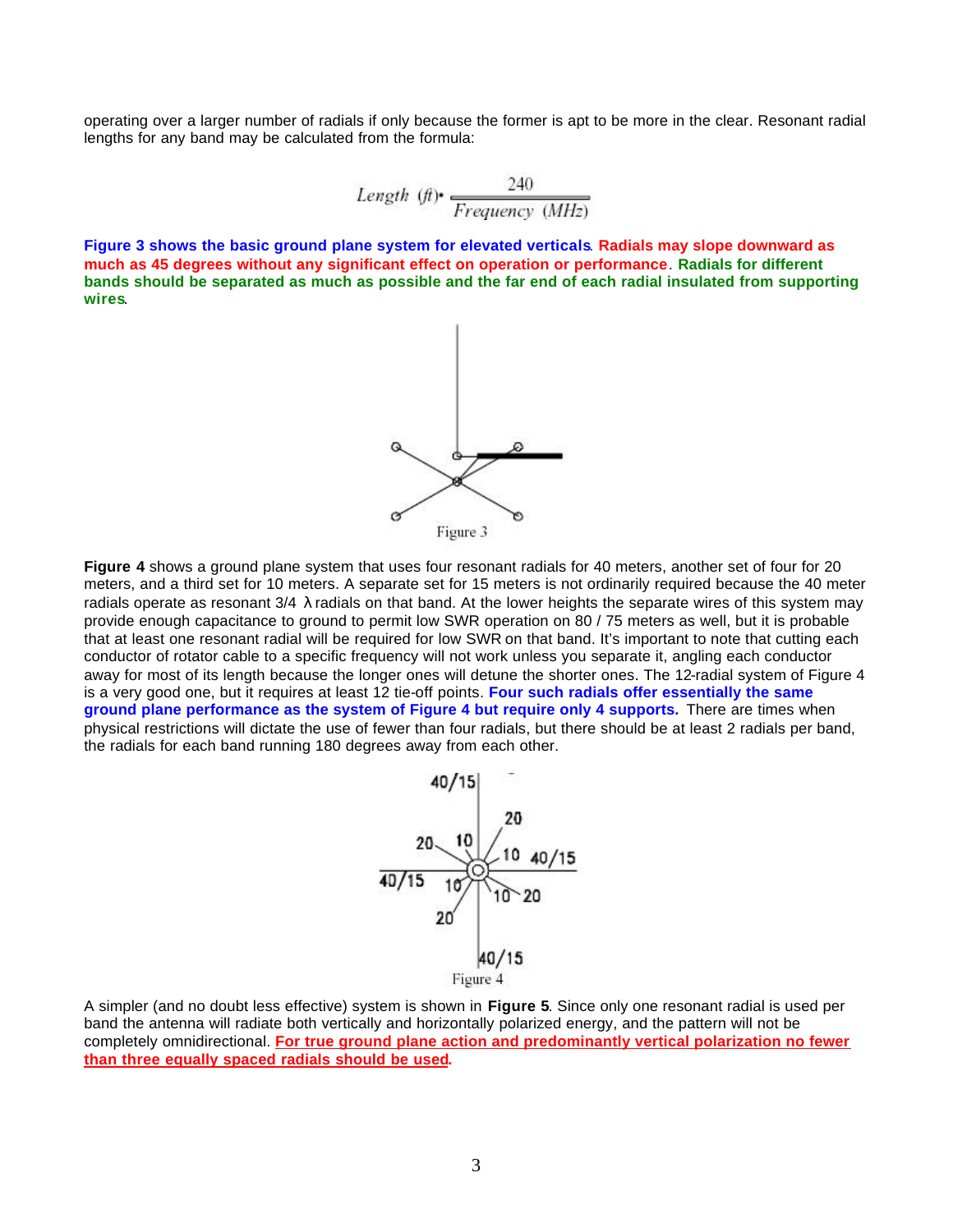

**Figure 6** illustrates the construction of a multi-band radial, which is resonant on 40, 20, 15 and 10 meters. Good quality 300-ohm TV ribbon lead should be used (velocity factor is critical), and the conductors should employ at least one strand of steel wire to support the weight of the radial. Four such radials will be the practical equivalent of the system shown in figure four for operation on 40 through 10 meters. Regardless of the number of radials used in either elevated or ground level systems, all radials should be attached to the ground connection at the antenna feedpoint by the shortest possible leads. An elaborate radial system at ground level, for example, cannot be used with a vertical antenna on a rooftop or on a tall tower, for the length of the ground lead would effectively become part of the antenna, thus detuning the system on most or all bands.



## **METAL TOWERS AND MASTS**

If a metal mast or tower is used to support a vertical antenna all radials should be connected to the mast or tower at the ground connection of the antenna Feedline. This is because one of the functions of a resonant radial is to detune a supporting metal structure for antenna currents that might otherwise flow on the structure and thus turn the vertical antenna system into a vertical long wire with unwanted high-angle radiation.

### **OTHER MOUNTING SCHEMES**

*In cases where a resonant vertical antenna may neither be ground mounted nor used with an elevated ground plane, operation may still be possible if connection can be made to a large mass of metal that is directly connected or capacitively coupled to the ground, e.g., central air conditioning systems or structural steel frames of apartment buildings*. Alternatively, a quarterwave vertical may be window mounted if a short ground lead to a cold water pipe or radiator can be used. If a long lead must be used, tuned radials may be required for resonance on one or more bands. Great care should be exercised in such installations to avoid power lines and to keep the antenna from falling onto persons or property.

### **MOBILE HOME AND RV INSTALLATION**

The principles of vertical antenna installations for use on MOBILE HOMEs or RV's are the same as for other installations, and they all boil down to two main considerations. The **first** is that; erect the vertical in the clearest possible spot, away from obstacles (including the MOBILE HOME or RV) that can interfere with radiation from the antenna. The **second** is that install the best possible ground system beneath the antenna in order to minimize losses from RF currents flowing in the earth below the antenna. Fortunately, the metal bodies of both MOBILE HOMEs and RVs can be used as highly conducting ground planes for vertical antennas in exactly the same way that automobile bodies, etc., provide the ground system for shorter vertical antennas for mobile operation. **The metal body of an automobile, MOBILE HOME or RV may be viewed as one plate of a capacitor. Since the surface area of even a small automobile is quite large and in close proximity to the earth, its body is tightly coupled to the earth below and may be considered simply as an extension of the earth itself—a kind of hill as far as radio frequencies are concerned, but one having higher conductivity than the earth itself.** RVs and especially MOBILE HOMEs, having much greater surface area, will therefore provide a more extensive and effective ground system than a large number of radial wires occupying the same space as the MOBILE HOME or RV.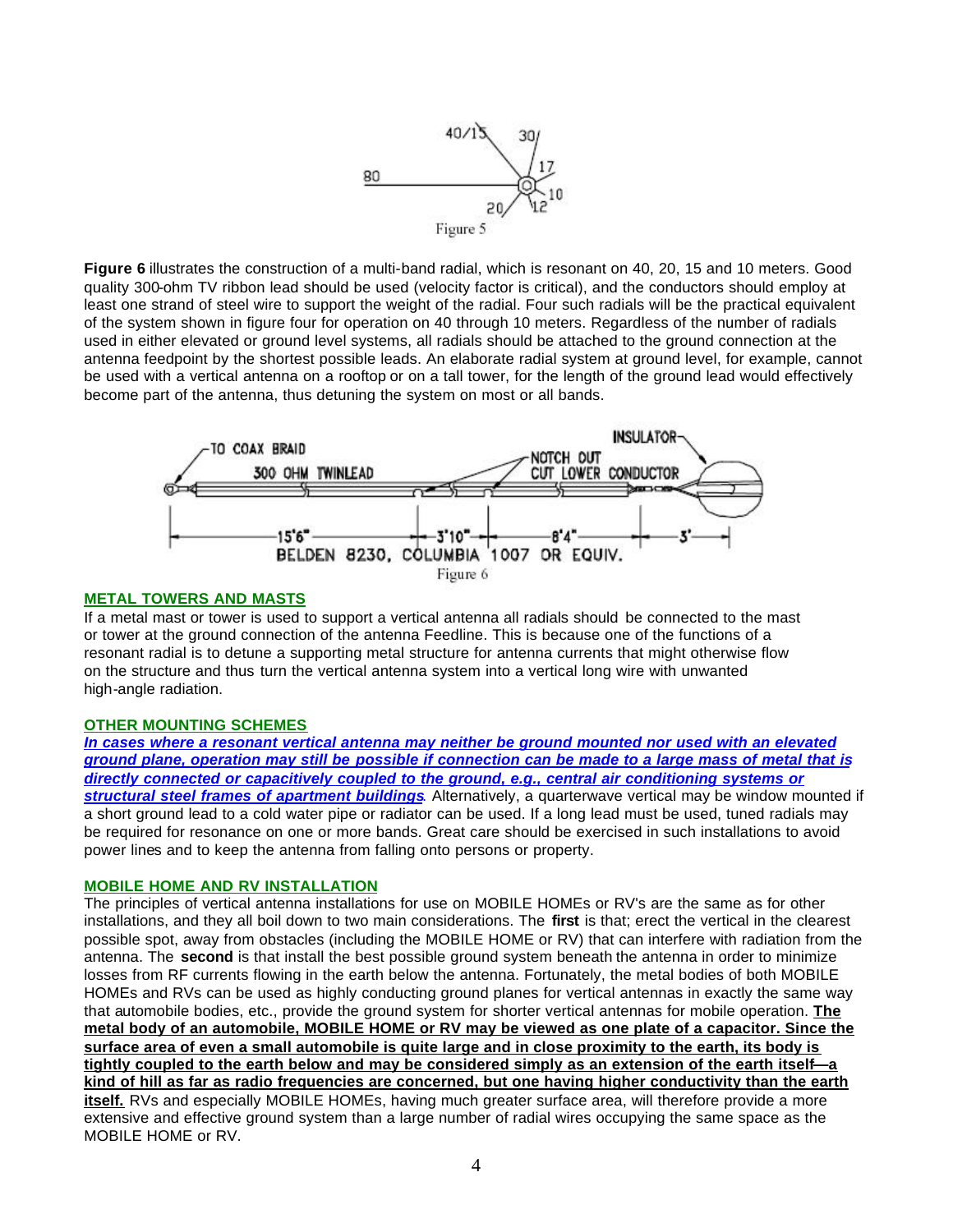As in mobile installations, a vertical antenna may be mounted almost anywhere on the body of the vehicle or MOBILE HOME and made to operate with reasonably low VSWR, but **it is generally considered that the best possible location for a mobile antenna is in the middle of the roof of the vehicle**, i.e., at the center of the vehicle's ground plane and at a point where the antenna will not be in the "shadow" of any part of the vehicle. It is not usually convenient, or even practical to install a relatively tall vertical on the roof of an RV or MOBILE HOME for any number of reasons, so the next best procedure would be to install a vertical antenna with its base at the same level as the roof, preferably near the middle of one of the longer sides. The exact way in which this may be done is a matter of convenience, but a short mast extending from ground level to the roof of the MOBILE HOME and RV and placed alongside the building or RV would provide a stable and sturdy support with a minimum of mounting brackets and other modifications to the RV or MOBILE HOME. For portable operation such a mast could simply be lashed alongside the RV with the base in a shallow hole in the ground for additional support, and there would be no harm in extending the mast a few inches above the roof level to permit attachment of ropes which could be used to hold the mast firmly against the side of the vehicle and to prevent side sway.

This system has been used successfully with various types of RVs, travel trailers and even passenger automobiles during portable operation. For "L" shaped MOBILE HOMEs a vertical antenna should be placed in the corner of the "L" so that the metal roof will provide groundplane coverage over 270 degrees.

 In all cases the base of the vertical antenna should not be more than a few inches away from the MOBILE HOME or RV so that the shortest possible lead may be run from the ground connection of the antenna to the metal body, as the length of this ground lead will effectively lengthen the antenna itself on all bands, and detuning can occur in some cases. A good electrical connection between the body of the RV or MOBILE HOME and the antenna is important, and in the case of MOBILE HOMEs it would be a good idea to make sure that good electrical contact exists between the different parts of the metal body. Discontinuities can often lead to the production of harmonic radiation and TVI. The essential circuit connections are shown in the diagram below.



 For permanent installations the bottom of the mast may be set deeper in the ground, and concrete may be used for greater strength and stability. The upper portion of the mast should be securely attached to the side of the building. Other vertical antennas may use different mounting techniques and requirements, so be sure to select a mast that will be suited to the particular situation. The main point to keep in mind is that the mast should not extend more than a few inches above the level of the roof so that the ground lead may be kept short.